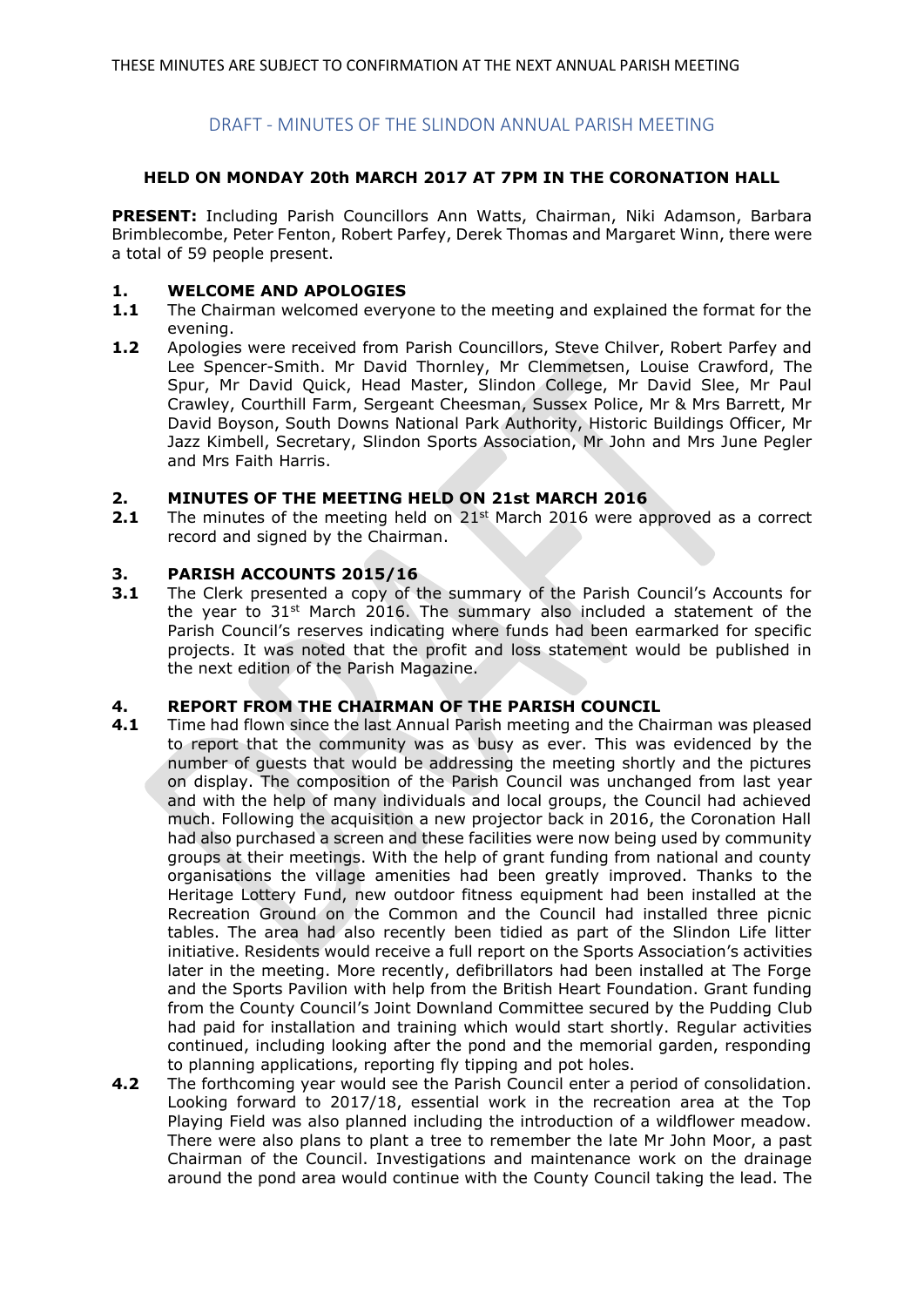coming year would also see the Clerk undertaking a significant amount of training – most notably to help get a Parish Council Facebook project off the ground. Together with the National Park the Council was updating the Conservation Area Statement and a final draft would go out to the parish for consultation later in the year. The Council would also continue to work with the County Council to bring forward planned improvements to the A29 crossroads as part of the next phase of the traffic management scheme in the village. In conclusion, she invited residents to continue to talk to their Parish Councillors. She reminded everyone that each month the first 15 minutes of the Parish Council meeting was a public forum – an opportunity to ask questions. Emphasising that the meetings were public, she stated that residents were always welcome to attend and see how the Council was spending their money.

# **5. PRESENTATIONS FROM SLINDON COMMUNITY GROUPS**

The Chairman invited representatives from local organisations and community groups to give brief presentations and the following points were noted.

# **5.1 The Community Bus**

Parish Councillor Brimblecombe delivered a report on activity on behalf of the Community Bus Committee. She was pleased to report that new bus had been well received. Although slightly smaller than the old bus, it was well used and easier to drive. With no dents or scratches yet! the bus was manned by two groups of volunteer drivers from Slindon and Amberley – more would always be welcome. On behalf of the Committee she thanked them and Parvy Anderson, their accountant who kept their accounts in order.

# **5.2 SlindonLife**

SlindonLife had very recently held their AGM and Mr Imms report was focussed on the year ahead. The usual annual events that were a feature of village life in the parish would continue. This brought into focus the value of the master diary of events in the parish that the group maintained and he urged residents and local groups to make use if this facility to avoid clashes and keep up to date with what's happening. The Great British Clean Up on 4<sup>th</sup> March had been a great success, supported by the District and Parish Councils. A key event this year would be a mid-summer party near the Folly on  $24<sup>th</sup>$  June or  $2<sup>nd</sup>$  July if the weather fails, supported by the National Trust. Finally, the Group was keen to have an event for children in the coming year. Acknowledging that many local children go to schools outside the parish, the Group was exploring ideas for something that would bring them together in the village itself. Finally, he stated that the Group aimed to support the community and invited residents to come forward with ideas that could benefit the village.

# **5.3 Slindon Horticultural Society**

Parish Councillor Adamson reported that, with twenty-two years having passed since the society was formed, it now boasted 141 members. Encompassing Madehurst and Eartham, their AGM would be held on 22nd May. The Society met monthly and for a reasonable fee, members enjoyed talks and outings throughout the year. The Group was honoured to be able to have John Brookes, a truly expert gardener who owns Denmans' Gardens, as Patron. Thanking all the Committee Members for their help and support she invited residents to come along to the AGM and join the group, regardless of their horticultural capabilities!

# **5.4 Slindon Charities Trust**

Presenting a copy of the Charity's Accounts for the year ending  $23<sup>rd</sup>$  July 2016, Mr Philip Berry gave a brief outline of the foundation and history of the Trust. The Trust's funds which had diminished over the years, were recently replenished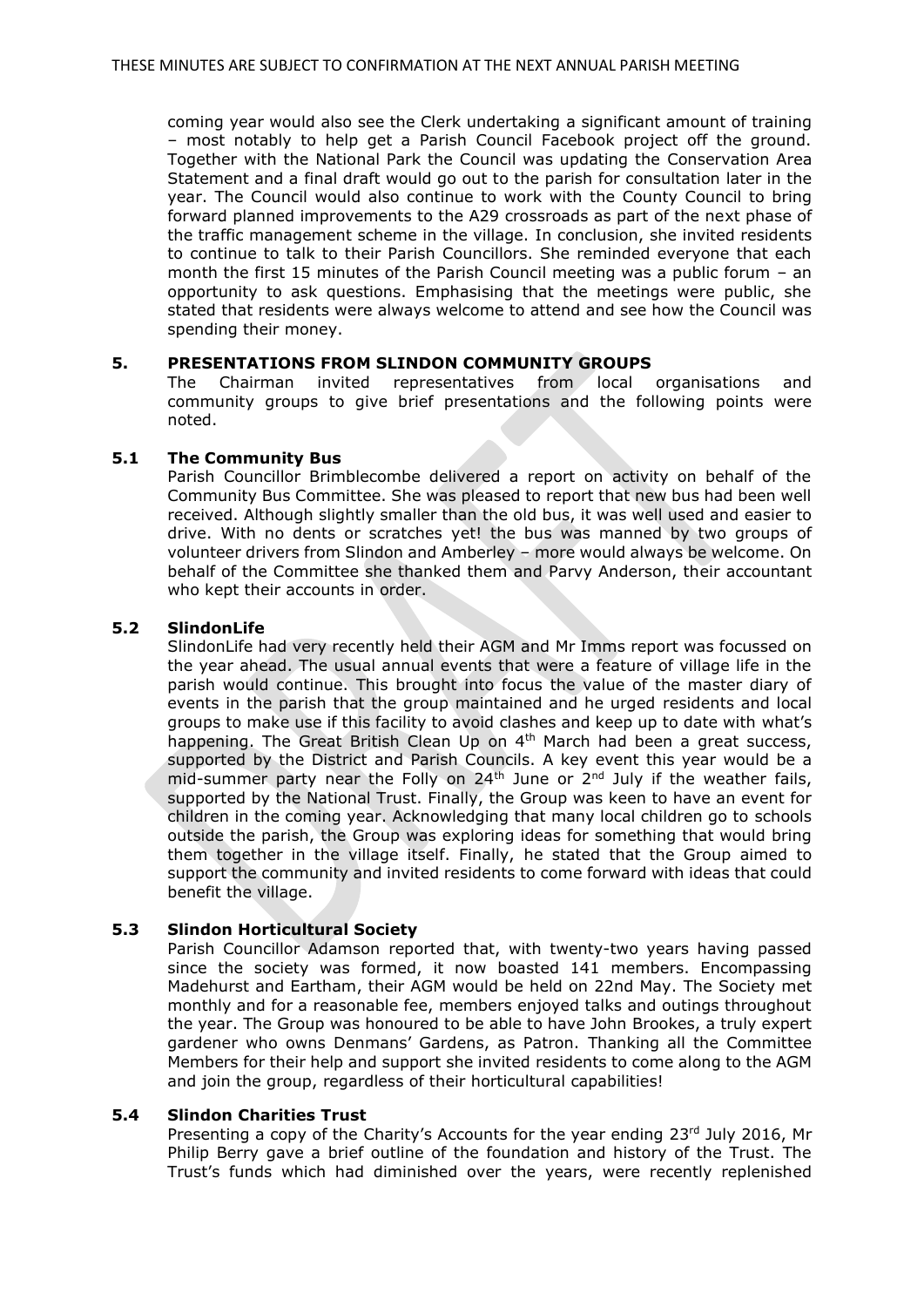through the organisation of an annual coffee morning event by the late Chairman Mr John Clark who had also bequeathed a generous gift in his will. On behalf of the Trust he thanked the Pudding Club for their work and valuable contribution to village life. The next annual coffee morning would be held on 6th May at Firgrove House in Mill Lane and he thanked Marie, Paul and Gareth for hosting the event.

# **5.5 Conservation Area Statement Review**

Parish Councillor Brimblecombe presented an update on progress with updating the Conservation Area Appraisal and Management Plan (CAAMP) for the Conservation Area in the village. The update had been prepared by David Boyson, Historic Buildings Officer at the South Downs National Park Authority (SDNPA) who was working with the Parish Council on this project. It was noted that good progress had been made and that the SDNPA viewed the working relationship with the Parish as very positive. The National Park were in the throes of preparing their own Local Plan however, they were trying to make completion of the CAAMP as high a priority as they could within those constraints. Once the wording had been agreed, the draft final document would go out to public consultation which would last six weeks. Once the consolation was concluded responses would be considered with a view to the Park adopting the updated CAAMP. Once in place, the CAAMP would form part of the SDNPA Development Management and be used to inform the wider activities of the National Park Authority and its partners.

#### **5.6 Slindon Sports Association (SSA)**

The Chairman of the Parish Council read out an update on their activities that had been provided by the Association. It was noted that for 2017, there will be three sporting organisations in attendance and playing matches at Slindon Common, the Slindon Ladies Stoolball team, the Slindon Cricket Club and the Barnham Trojans. For the 2017/18 football season, the facilities would be used by Barnham Trojans under 10's, training on Saturday mornings starting late summer and playing matches on Sunday mornings. As part of their agreement with SSA, the Trojans would maintain the playing surfaces, mark out new junior side playing areas, erect new, smaller goalposts, secure the "dug out" seating areas and make good any sections of the wooden fence that secured the playing area. The Cricket Club would continue to play their matches on Sunday afternoons. There were also plans for a summer cricket camp aimed at sub-teenage children in the summer holidays. The cricket square had recently been treated and should give a more even playing surface during the forthcoming season. Work would start with grass cutting over the next few weeks prior to the start of the season in April. In conclusion, residents who may be interested in these activities were invited to call in at the ground or contact the relevant club officers as listed in the Parish News.

# **5.7 The Venerable Philip Jones, Priest-In-Charge, St Mary's Church**

Philip's first full year in the parish had been busy with the work on the spire and the weather vane at the Church completed. The bells had fallen silent having been removed and taken to the famous Whitechapel Foundry for retuning and fettling. It was hoped that they would be back by Easter and a ceremony, overseen by the Bishop of Horsham, was planned to celebrate their return. The Church planned to continue its programme of events based on the traditional calendar and using innovative ideas to make them fun and informative. In conclusion and stating that residents were assured of a warm welcome, he invited everyone to join the congregation which offered friendship and enjoyment.

# **5.8 Slindon Forge Society Ltd**

Mr Imms reported that recent months had been challenging for The Forge. Before setting out plans for the future, he thanked customers, staff, volunteers and the management group who had worked tirelessly to maintain the enterprise in recent months. The Society was undergoing a restructuring if its business that would see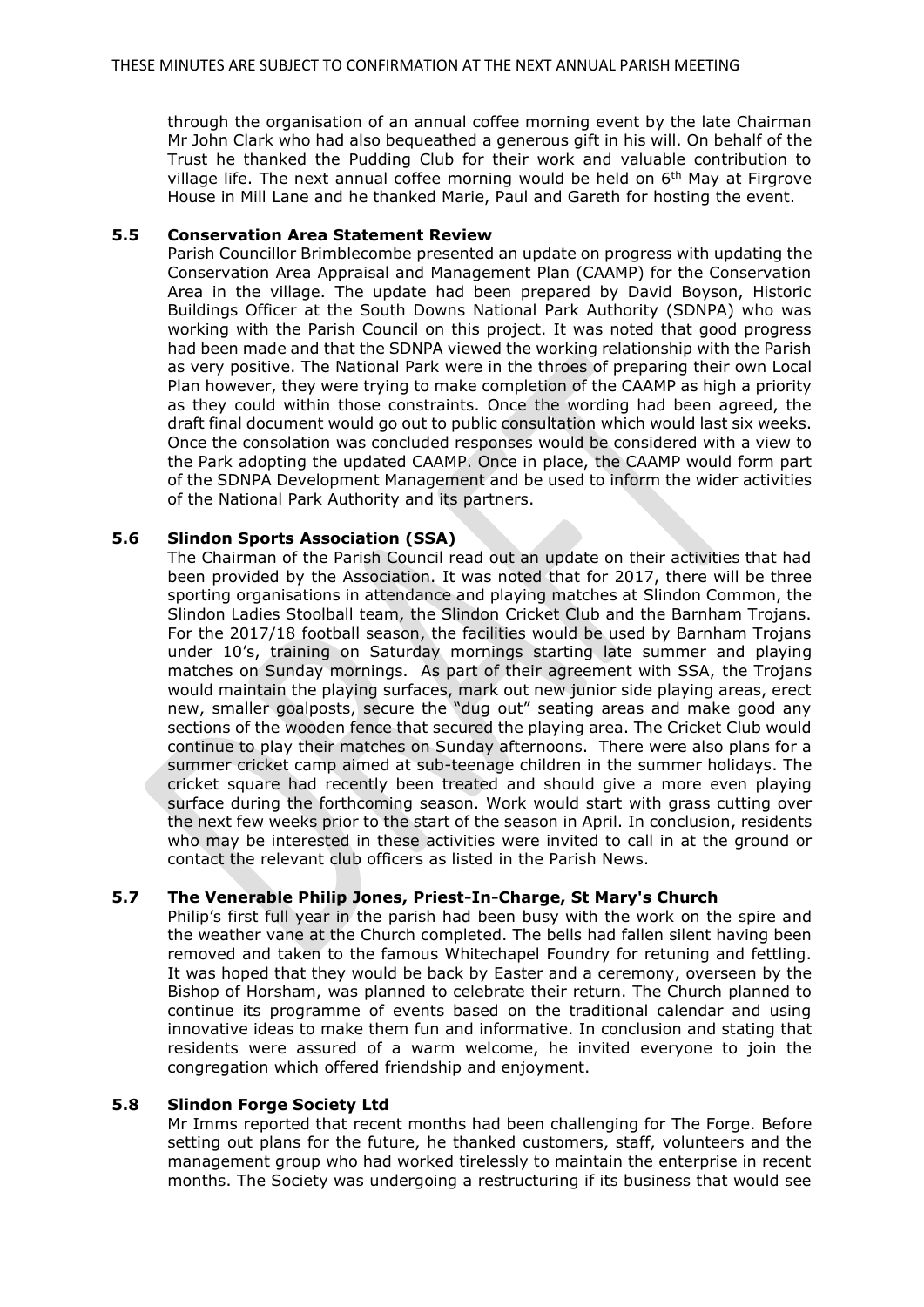a tenant taking on the day to day running of the business from  $27<sup>th</sup>$  March. He introduced Craig Ramus who had taken on a five-year tenancy and had experience running a similar operation successfully in Kirdford. There were plans to bring a chef on board and most importantly, the shop would start to replenish its stock. In this respect, he invited feedback from residents about what they would like to see on the shelves. There were plans to review opening hours, broaden the range of services and build on the popularity of the café. In conclusion, he thanked the community for its continued support. In response to questions from the floor, Mr Imms reaffirmed the importance of the volunteer force in terms of its connection to the community and as a valuable resource. It was noted that a date for the AGM would be confirmed once the year end accounts were available.

# **5.9 Arun District Council (ADC) and The National Park (SDNPA)**

Mr Dingemans reported that both ADC and the SDNPA were in the process of developing Local Plans. For the Destruct Council, progress had been hampered by the ever-increasing need to secure a land supply sufficient to meet the needs of a growing population. Already several years in the making it was hoped that a final version would be agreed and adopted later this year. Notwithstanding the disruption caused by a power cut at 7.40pm, Mr Dingemans continued to update the meeting on SDNPA matters.

**5.10** Regarding the National Park, they too were progressing a Local Plan, which also included provision for 4,600 houses spread throughout the Park. The ethos of the Park had been tested recently when proposals to dispose of land for development that was held in trust to protect the environment had been successfully defended.

# **5.11 Slindon History Society**

Mr Philip Berry reported that the Society was now established with Mr Robin Upton as its President and Dr Andrew Foster as its Patron. Having recently moved to "the Western Suburbs" of the village, Mr Berry was very close to the West Sussex Records Office which would enable him to take advantage their facilities and allow the Society to participate in their project to digitalise records. The team of researchers that comprised the Society would continue to collect and update local records, arrange publications and talks in the village. Much of the Team's work was focused on bring up to date existing records with individual contributions and using the ever-improving internet to find out more. The next talk would be given by Mr Rodney Gunner on Slindon in The Great War on 6th April and he issued an open invitation to attend.

# **5.12 West Sussex County Council**

Councillor Whittington reported that the 20 mph speed limit was now fully operational in most areas of the old village with signage denoting the restriction. The County Council also continued work to extend the Barnham to Slindon cycleway. Key issues for the County Council going forward would be school funding and pressing for the reinstatement of the Chichester By Pass Project by Highways England (HE). Lamenting the recent decision by HE to withdraw funding from this scheme and in the view of the number of studies which backed the need for improvements, the County Council would continue to press for more meaningful consultation on future proposals for regarding the A27 at both Chichester and Arundel. It was also noted that the Joint Downland Committee had had its last meeting and that parishes would in future be represented in the East and West Arun County forums.

**5.13** A Church Hill resident stated that in his opinion, the 20mph speed limit was ineffective. Observing action taken by other villages in an effort to encourage more considerate driving, he asked if the parish could acquire a speed gun. In response, Councillor Whittington stated that Sussex Police operated a Speed Watch scheme which depended on trained volunteers from the community to carry out checks. The scheme relied heavily on evidence drawn from reporting and he emphasised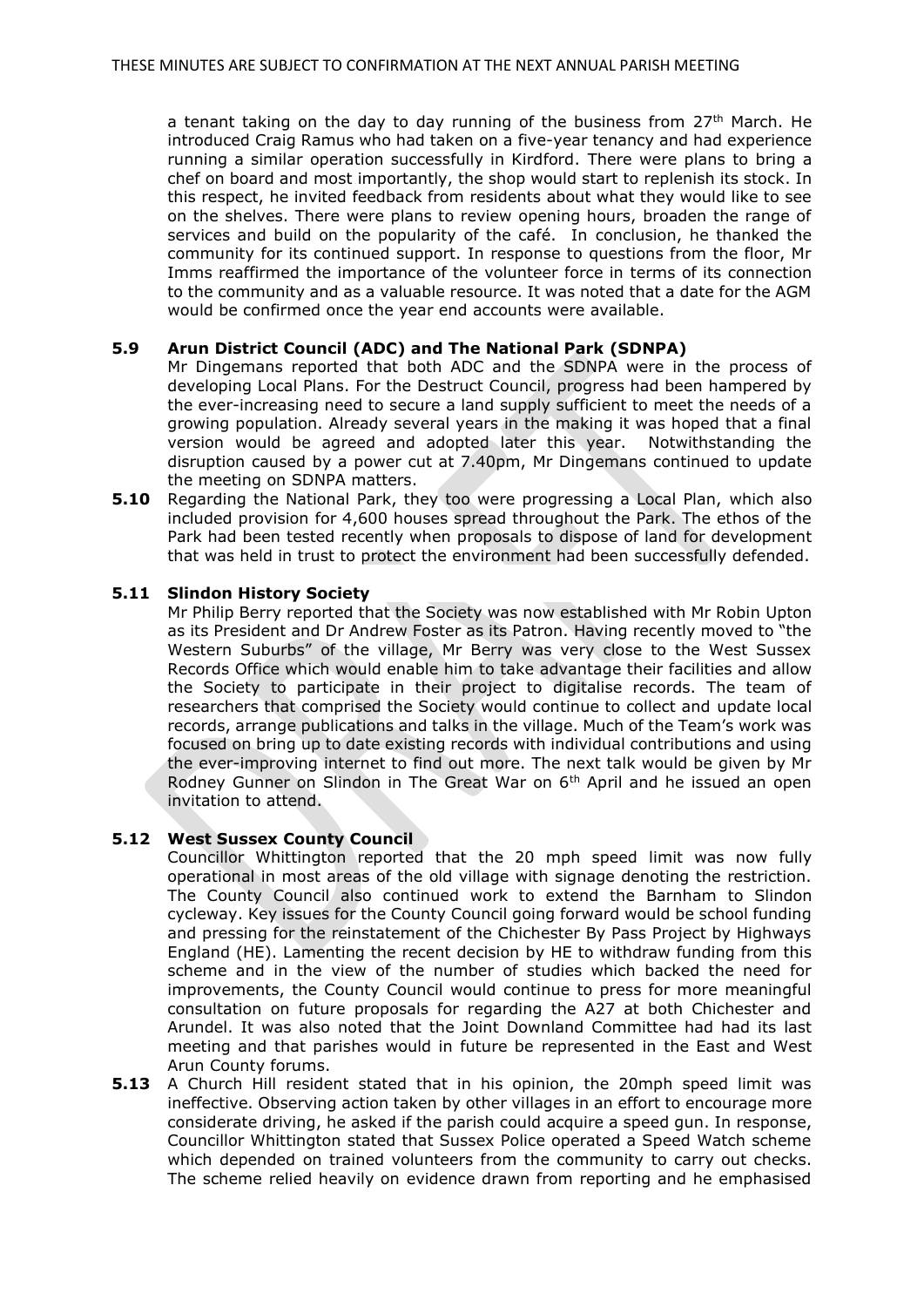the importance of ensuring that enquiries of this nature were recorded to help build up a picture of the issues. He referred to Aldingbourne as a parish who had such a scheme in operation. At 8pm, the electrical supply was restored.

**5.14** Regarding proposals for a by pass on the A27 at Arundel, Mrs Paula Tinker, a Mill Road resident stated that in her opinion residents who lived close to the boundary of the A27 already suffered pollution in many forms and had not been specifically consulted. She therefore called upon the Parish Council to hold a special meeting on improvements to the A27. In response, the Chairman of the Parish Council stated that the Council would consider its position when the relevant authority brought forward proposals. In the meantime, she reminded residents that there was always an opportunity for them to raise issues with Councillors during the public forum session at the beginning of Parish Council meetings.

# **5.15 Slindon Church of England Primary School**

Mrs Jane Walters, Headteacher at the School gave an update on the activities at the School. There were currently 63 children on roll and numbers remained constant. The School had also recently been inspected by both the Diocese and OFSTED. The School continued to be vibrant, its pupils were thriving and they were actively engaged with village life. The School worked closely with residents and local groups to provide activities to enrich the curriculum and the children also participated in Diocese and National Trust projects. There was an active locality group involving the schools in neighbouring villages and pupils would be participating in a local school's sports event soon. It was noted that the annual open day would be held the following day (21st March) and an open invitation was made to residents. The School had recently undertaken maintenance work on its boilers and plans were being developed to introduce a new community room. In conclusion, Mrs Walters stated that she would be leaving the School at the end of the academic year. Speaking of her time at the School, she commended the incredible teaching team and pupils and wished them well in the future.

# **5.16 The Spur**

Parish Councillor Thomas read out a statement in behalf of the Crawford Family who ran The Spur. Since taking over the business six years ago, the family had done much to develop the enterprise and it now offered a wide range of facilities. Building on their past associations and local knowledge, themed evenings, improved catering, quiz nights' skittles and BBQs now complimented the existing community feel that was the mainstay of the pub. Regulars and new comers alike were always welcome and the pub could now cater for larger groups, commercial events, and special family occasions. Changes were planned to expand and enhance the home cooked menu options and the monthly quiz, now firmly established as a local event, would continue to be held on the 4<sup>th</sup> Wednesday of the month. The family looked forward to welcoming existing and new customers in the forthcoming year.

# **5.17 National Trust**

Mark Wardle, Head Warden, began with an update on the Barn Owl Project. The project had been very successful with a noted improvement in owl number especially at Courthill. With the help of volunteers, there had also been a significant increase in the snow drop show this year and coverage continued to expand. The Trust had also been pleased to work alongside the Parish Council to bring about improvements at the Pond. Work by the Estate on its properties continued and 16 Church Hill was almost finished. Work was also being carried out at 35 School Hill and the need for work at The Lodge was currently under review.

**5.17** Bob Epsom, Estate Warden, updated the meeting on the progress with the Rise of Northwood Project. A lot had been achieved and the wood harvested from the Estate was being used to create a charcoal burn. Forestry works would continue and the Estate continued to work with volunteers and local schools on various